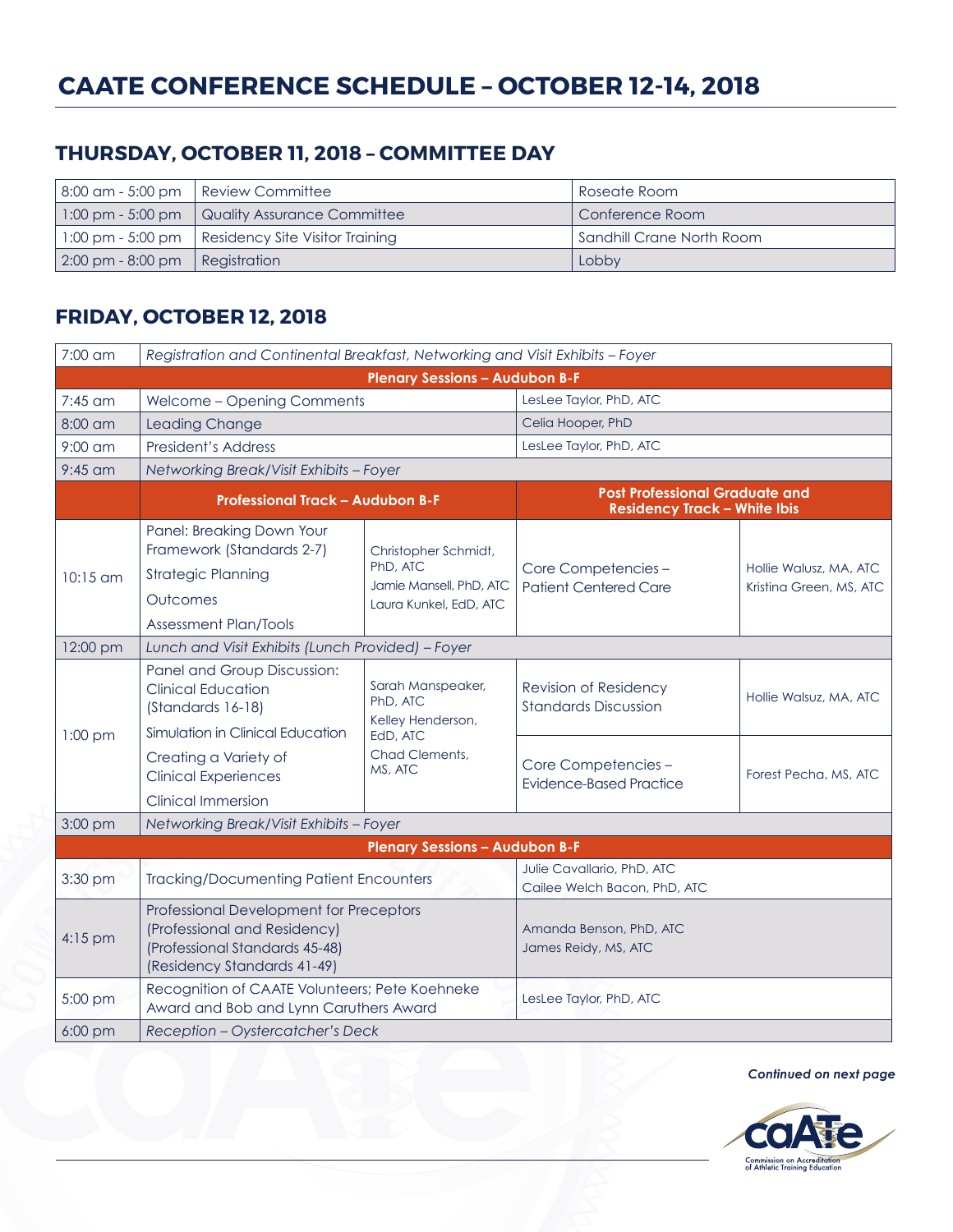# **CAATE CONFERENCE SCHEDULE – OCTOBER 12-14, 2018 (CONTINUED)**

### **SATURDAY, OCTOBER 13, 2018**

| 7:00 am                               | Registration and Continental Breakfast, Networking and Visit Exhibits - Foyer                                                                         |                                                          |                                                                                                                                                                                  |                                                   |
|---------------------------------------|-------------------------------------------------------------------------------------------------------------------------------------------------------|----------------------------------------------------------|----------------------------------------------------------------------------------------------------------------------------------------------------------------------------------|---------------------------------------------------|
|                                       | <b>Professional Track - Audubon B-F</b>                                                                                                               |                                                          | <b>Post Professional Graduate and</b><br><b>Residency Track - White Ibis</b>                                                                                                     |                                                   |
| 7:45 am                               | Welcome/Announcements                                                                                                                                 |                                                          | Welcome/Announcements                                                                                                                                                            |                                                   |
| $8:00$ am                             | The Master's Degree Needs<br>to be Different Than a<br><b>Bachelor's Degree</b>                                                                       | Andrew Winterstein,<br>PhD, ATC                          | Core Competencies -<br>Professionalism                                                                                                                                           | Kevin Herod, MS, ATC                              |
| $9:00$ am                             | <b>Panel: Faculty Qualifications</b><br>(Standards 37-45)<br><b>Boyer's Model of Scholarship</b><br><b>Contemporary Expertise</b>                     | Ericka Zimmerman,<br>EdD, ATC<br>Luzita Vela, PhD, ATC   | Core Competencies-<br>Use of Healthcare Informatics                                                                                                                              | Kenneth Lam, PhD, ATC                             |
| 10:15 am                              | Networking Break/Visit Exhibits - Foyer                                                                                                               |                                                          |                                                                                                                                                                                  |                                                   |
| 10:45 am                              | Panel and Group Discussion:<br>Interprofessional Education/<br>Practice (Standard 8)                                                                  | Anthony Brietbach,<br>PhD, ATC<br>Jordan Utley, PhD, ATC | Core Competencies - Quality<br>Improvement                                                                                                                                       | Nick Pfiefer, EdM, ATC<br>Kristina Green, MS, ATC |
| 12:15 pm                              | Lunch and Visit Exhibits (Lunch Provided) - Foyer                                                                                                     |                                                          |                                                                                                                                                                                  |                                                   |
| $1:30$ pm                             | Moving the AT Program to<br>a Unit of Health Professions<br>(Standard 21)                                                                             | Christopher Ingersoll,<br>PhD, ATC                       | Meaningful Aggregate<br>Data Programs:<br>What Should Programs Collect<br>that Would be Meaningful?<br>(Residency<br>Standards 20-21)<br>(Post Professional Standards<br>$15-16$ | Bonnie Van Lunen.<br>PhD, ATC                     |
| $2:30$ pm                             | Panel and Group Discussion:<br><b>Curricular Content Standards</b><br>(Standards 56-94)<br><b>Implementing Curricular</b><br><b>Content Standards</b> | Jolene Henning,<br>EdD, ATC<br>Tona Hetzler, EdD, ATC    | <b>CAATE Commissioner Chat</b>                                                                                                                                                   | <b>CAATE Commissioners</b>                        |
| 3:45 pm                               | Networking and Visit Exhibits - Foyer                                                                                                                 |                                                          |                                                                                                                                                                                  |                                                   |
| <b>Plenary Sessions - Audubon B-F</b> |                                                                                                                                                       |                                                          |                                                                                                                                                                                  |                                                   |
| $4:15$ pm                             | <b>Updates from Strategic Partners</b><br>Dinner on Your Own                                                                                          |                                                          | <b>BOC Representative</b><br><b>NATA Representative</b><br><b>ECE Representative</b><br><b>REF Representative</b>                                                                |                                                   |
| 5:15 pm                               |                                                                                                                                                       |                                                          |                                                                                                                                                                                  |                                                   |

*Continued on next page*